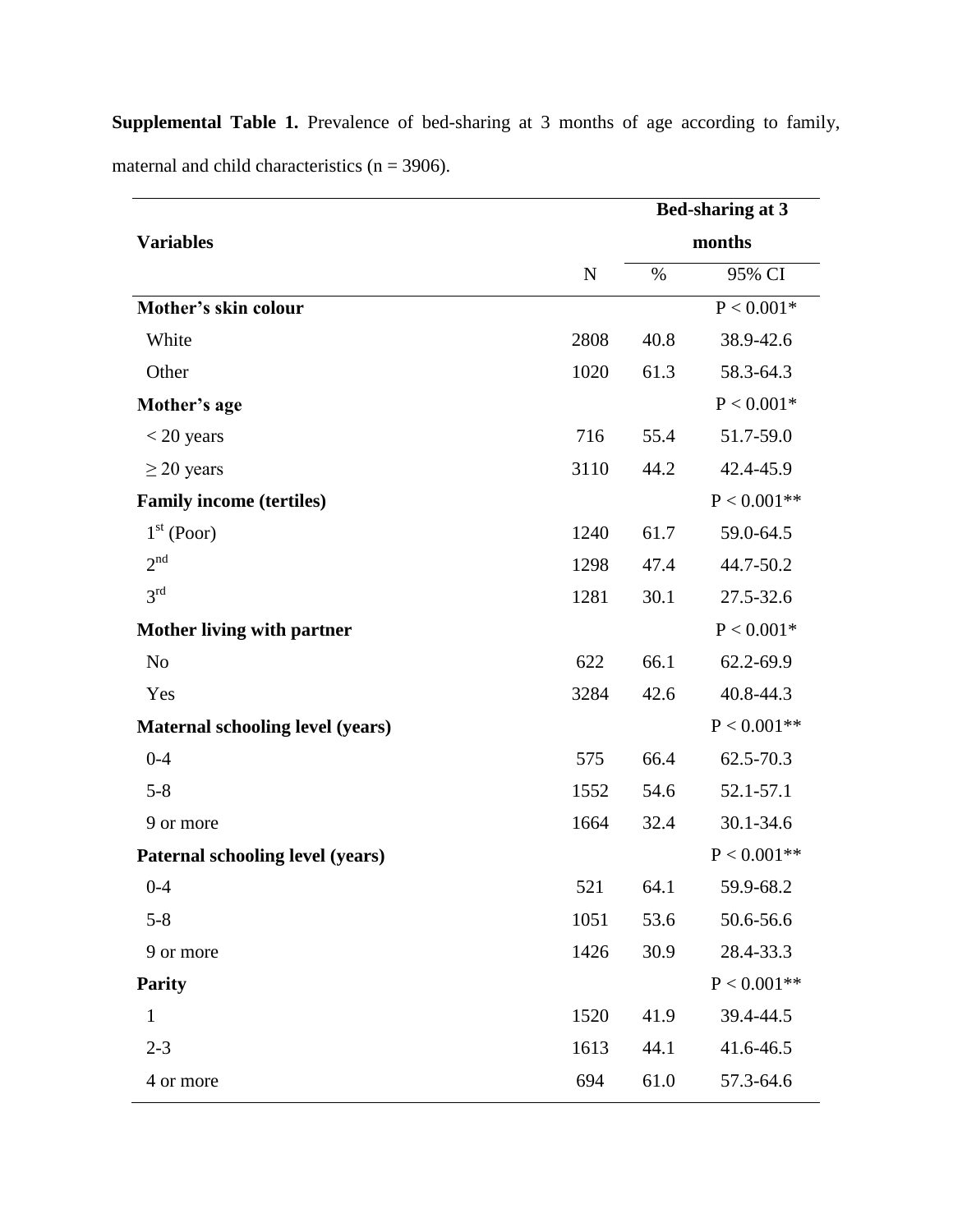| <b>Interval between deliveries</b>        |      |      | $P < 0.001**$         |
|-------------------------------------------|------|------|-----------------------|
| Primiparous                               | 1520 | 41.9 | 39.4-44.5             |
| $\geq$ 24 months                          | 1764 | 47.8 | 45.4-50.1             |
| $<$ 24 months                             | 318  | 57.5 | 51.9-63.1             |
| Weight gain during pregnancy (tertiles)   |      |      | $\mathrm{P} < 0.001*$ |
| 1 <sup>st</sup>                           | 1320 | 51.9 | 49.2-54.7             |
| 2 <sup>nd</sup>                           | 1279 | 40.2 | 37.5-42.9             |
| 3 <sup>rd</sup>                           | 963  | 40.8 | 37.6-43.9             |
| Total number of people living in the home |      |      | $P < 0.001*$          |
| $2 - 3$                                   | 1150 | 39.5 | 36.6-42.3             |
| 4 or more                                 | 2598 | 49.3 | 47.3-51.2             |
| <b>Maternal smoking</b>                   |      |      | $\mathrm{P} < 0.001*$ |
| N <sub>o</sub>                            | 2799 | 41.9 | 40.0-43.7             |
| Yes                                       | 1029 | 58.2 | 55.2-61.3             |
| Maternal history of asthma                |      |      | $P = 0.001*$          |
| N <sub>o</sub>                            | 3027 | 44.9 | 43.1-46.7             |
| Yes                                       | 800  | 51.6 | 48.1-55.1             |
| Infant's sex                              |      |      | $P = 0.79$            |
| Male                                      | 1987 | 46.5 | 44.3-48.7             |
| Female                                    | 1841 | 46.0 | 43.7-48.3             |
| Infant's skin colour                      |      |      | $P < 0.001*$          |
| White                                     | 2740 | 41.1 | 39.3-43.0             |
| Other                                     | 963  | 60.2 | 57.0-63.3             |
| Type of delivery                          |      |      | $P < 0.001*$          |
| Normal                                    | 2113 | 52.9 | 50.8-55.1             |
| Caesarean                                 | 1715 | 38.1 | 35.8-40.4             |
| <b>Birth weight</b>                       |      |      | $P = 0.23*$           |
| < 2500                                    | 297  | 49.7 | 43.9-55.4             |
| $\geq$ 2500                               | 3530 | 46.0 | 44.3-47.7             |
| <b>Gestational age at birth</b>           |      |      | $P = 0.018*$          |
| $<$ 37 weeks                              | 481  | 51.4 | 46.8-55.9             |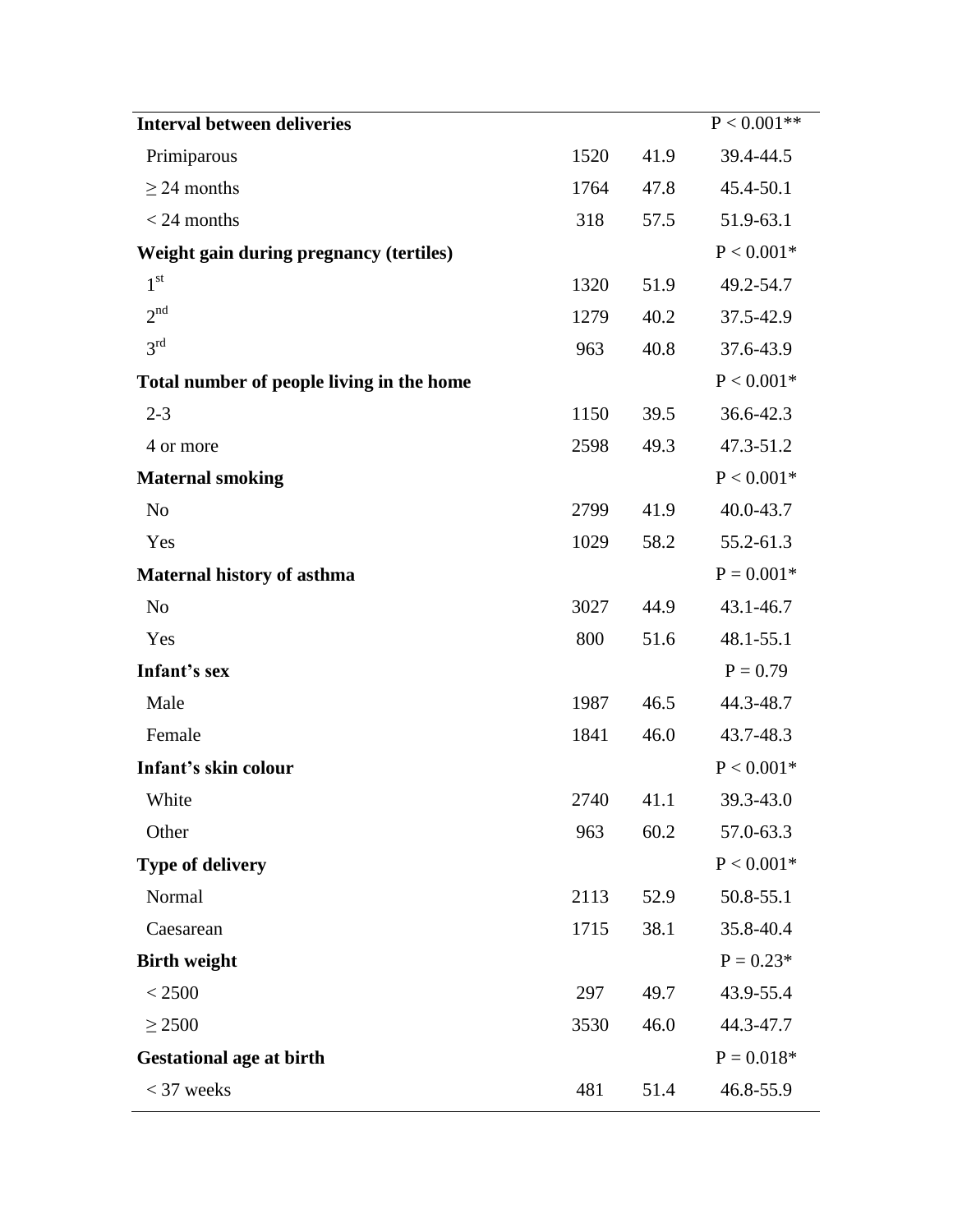| $\geq$ 37 weeks                                       | 3343 | 45.6 | 43.9-47.3     |
|-------------------------------------------------------|------|------|---------------|
| Small for gestational age***                          |      |      | $P = 0.001*$  |
| N <sub>o</sub>                                        | 3377 | 45.3 | 43.6-47.0     |
| Yes                                                   | 447  | 53.6 | 49.0-58.3     |
| Weight-for-age Z-score at 3 months of age $<$ -2.0    |      |      | $P = 0.006*$  |
| N <sub>o</sub>                                        | 3390 | 45.6 | 43.9-47.3     |
| Yes                                                   | 345  | 53.3 | 48.0-58.6     |
| Length-for-age Z-score at 3 months of age $<$ -2.0    |      |      | $P < 0.001*$  |
| N <sub>o</sub>                                        | 3452 | 45.2 | 43.6-46.9     |
| Yes                                                   | 282  | 59.9 | 54.2-65.7     |
| Weight-for-length Z-score at 3 months of age $<$ -2.0 |      |      | $P = 0.13*$   |
| N <sub>o</sub>                                        | 3554 | 46.6 | 45.0-48.2     |
| Yes                                                   | 181  | 40.9 | 33.7-48.1     |
| Duration of breastfeeding****                         |      |      | $P = 0.012*$  |
| $\leq$ 3 months of age                                | 1323 | 43.4 | $40.7 - 46.1$ |
| $>$ 3 months of age                                   | 2505 | 47.8 | 45.8-49.7     |

\* Chi-square test

\*\* Chi-square test for trend

\*\*\* Birth weight below tenth percentile, according to the Williams weight-for-gestational age curve

\*\*\*\* Information on duration of breastfeeding obtained at age of 12 months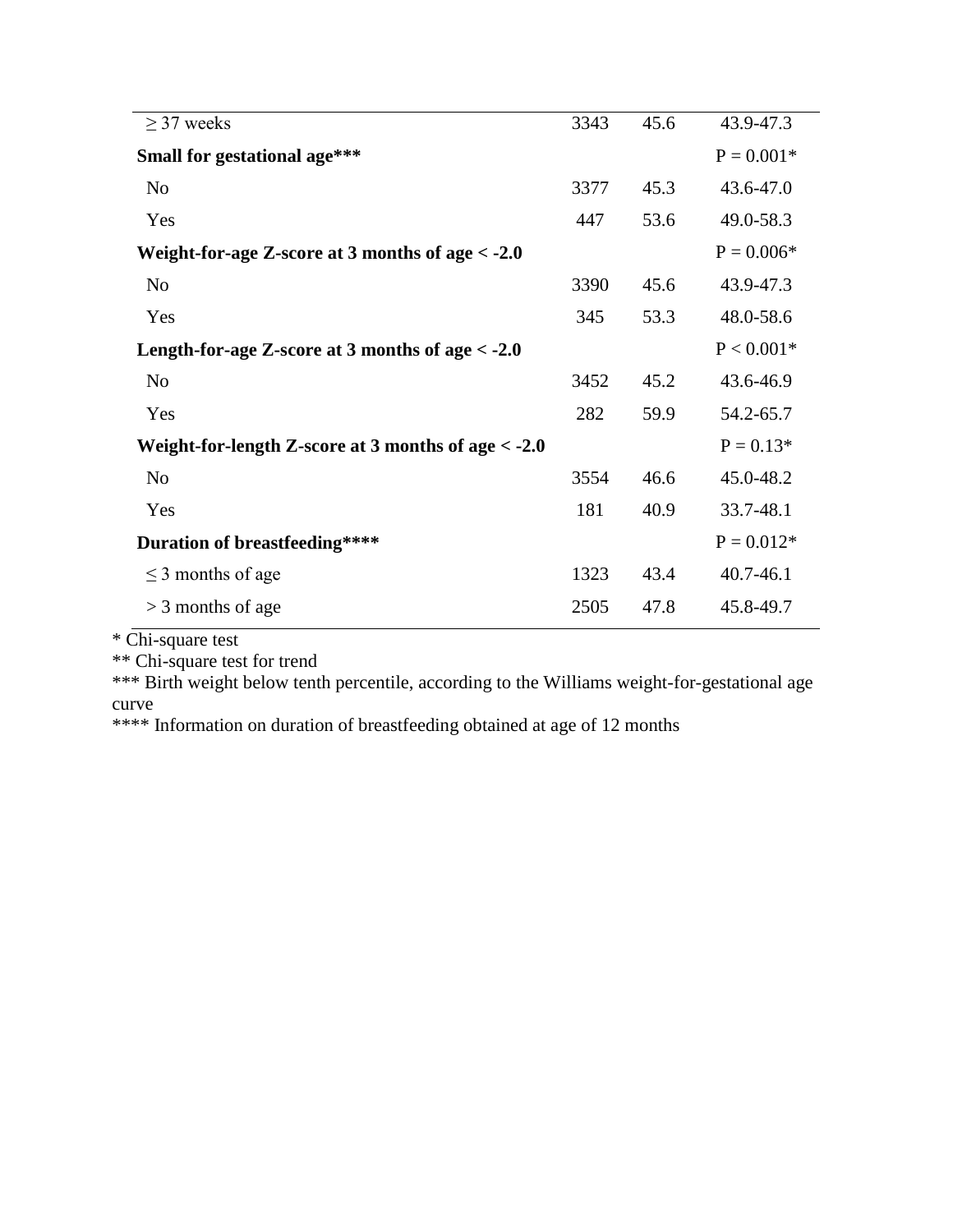|                                         | <b>Hospitalisation due to</b> |               |  |
|-----------------------------------------|-------------------------------|---------------|--|
| <b>Variables</b>                        | pneumonia                     |               |  |
|                                         | %                             | 95% CI        |  |
| Mother's skin colour                    |                               | $P = 0.05*$   |  |
| White                                   | 3.2                           | $2.6 - 3.8$   |  |
| Other                                   | 4.6                           | $3.3 - 5.9$   |  |
| Mother's age                            |                               | $P = 0.63*$   |  |
| $<$ 20 years                            | 3.9                           | $2.5 - 5.3$   |  |
| $\geq$ 20 years                         | 3.5                           | $2.9 - 4.1$   |  |
| <b>Family income (tertiles)</b>         |                               | $P = 0.001*$  |  |
| $1st$ (Poor)                            | 4.4                           | $3.3 - 5.6$   |  |
| 2 <sup>nd</sup>                         | 4.4                           | $3.2 - 5.5$   |  |
| 3 <sup>rd</sup>                         | 1.9                           | $1.1 - 2.7$   |  |
| <b>Mother living with partner</b>       |                               | $P = 0.053*$  |  |
| N <sub>o</sub>                          | 5.0                           | $3.2 - 6.7$   |  |
| Yes                                     | 3.4                           | $2.7 - 4.0$   |  |
| <b>Maternal schooling level (years)</b> |                               | $P < 0.001**$ |  |
| $0 - 4$                                 | 5.2                           | $3.4 - 7.0$   |  |
| $5 - 8$                                 | 4.4                           | $3.4 - 5.4$   |  |
| 9 or more                               | 2.4                           | $1.7 - 3.1$   |  |
| Paternal schooling level (years)        |                               | $P = 0.005*$  |  |
| $0 - 4$                                 | 4.4                           | $2.6 - 6.2$   |  |
| $5 - 8$                                 | 4.7                           | $3.4 - 5.9$   |  |
| 9 or more                               | 2.4                           | $1.6 - 3.2$   |  |
| <b>Parity</b>                           |                               | $P = 0.002*$  |  |
| $\mathbf{1}$                            | 2.8                           | $1.9 - 3.6$   |  |
| $2 - 3$                                 | $3.5$                         | $2.6 - 4.4$   |  |

**Supplemental Table 2.** Incidence of hospitalisation due to pneumonia between 3 and 12 months of age according to family, maternal and child characteristics  $(n = 3906)$ .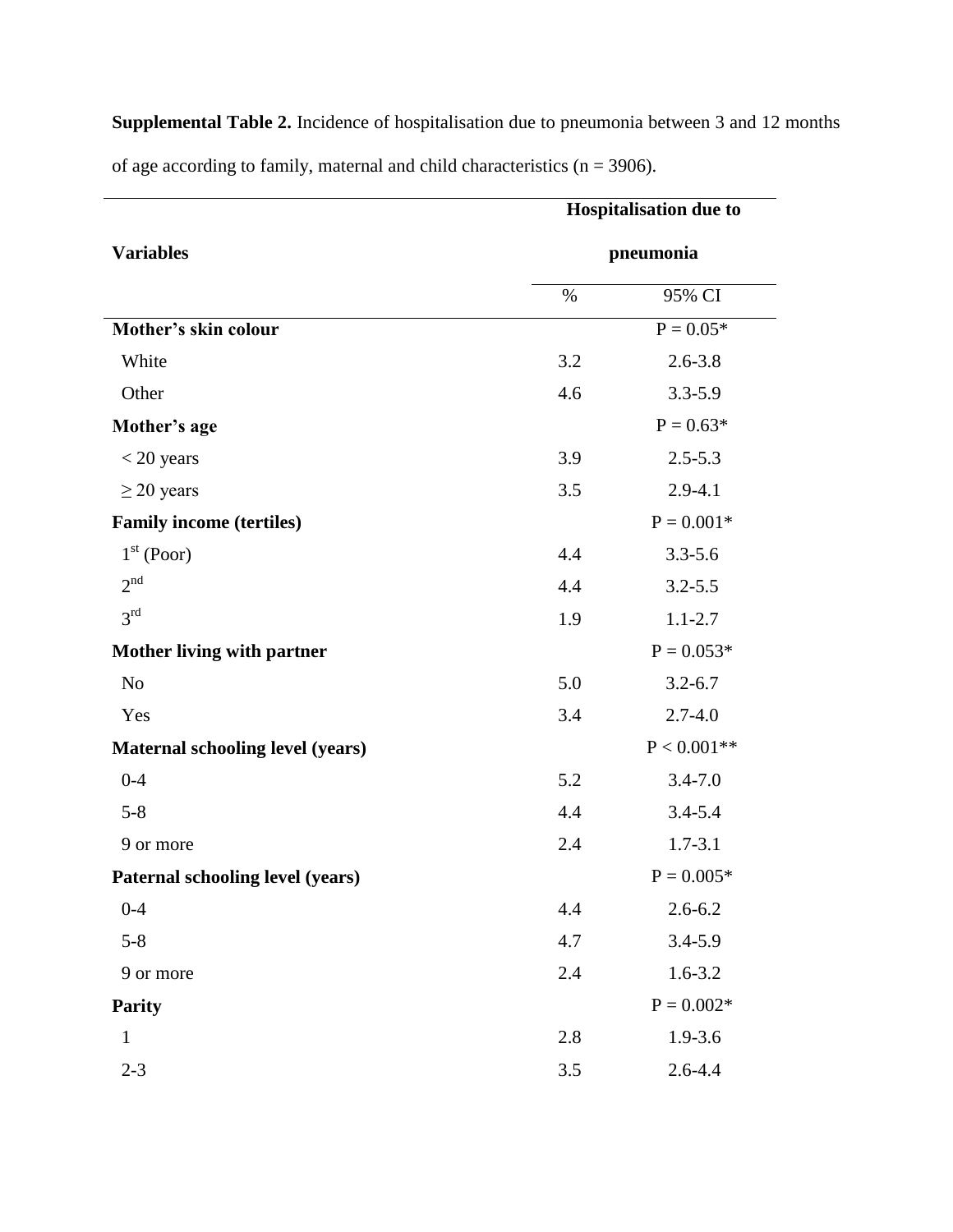| 4 or more                                 | 5.8 | $4.0 - 7.5$  |
|-------------------------------------------|-----|--------------|
| <b>Interval between deliveries</b>        |     | $P = 0.031*$ |
| Primiparous                               | 2.8 | $2.0 - 3.7$  |
| $\geq$ 24 months                          | 4.1 | $3.2 - 5.0$  |
| $<$ 24 months                             | 5.4 | $2.8 - 7.8$  |
| Weight gain during pregnancy (tertiles)   |     | $P = 0.15*$  |
| 1 <sup>st</sup>                           | 3.9 | $2.9 - 5.0$  |
| 2 <sup>nd</sup>                           | 2.7 | $1.8 - 3.5$  |
| 3 <sup>rd</sup>                           | 3.8 | $2.6 - 5.0$  |
| Total number of people living in the home |     | $P = 0.009*$ |
| $2 - 3$                                   | 2.4 | $1.5 - 3.3$  |
| 4 or more                                 | 4.2 | $3.4 - 4.9$  |
| <b>Maternal smoking</b>                   |     | $P = 0.020*$ |
| N <sub>o</sub>                            | 3.2 | $2.5 - 3.8$  |
| Yes                                       | 4.8 | $3.5 - 6.1$  |
| <b>Maternal history of asthma</b>         |     | $P = 0.017*$ |
| N <sub>o</sub>                            | 3.2 | $2.6 - 3.9$  |
| Yes                                       | 5.0 | $3.5 - 6.5$  |
| Infant's sex                              |     | $P = 0.448*$ |
| Male                                      | 3.8 | 2.9-4.7      |
| Female                                    | 3.4 | $2.5 - 4.2$  |
| Infant's skin colour                      |     | $P = 0.252*$ |
| White                                     | 3.4 | $2.7 - 4.0$  |
| Other                                     | 4.2 | $2.6 - 6.8$  |
| <b>Type of delivery</b>                   |     | $P = 0.087*$ |
| Normal                                    | 4.1 | $3.2 - 4.9$  |
| Caesarean                                 | 3.0 | $2.2 - 3.8$  |
| <b>Birth weight</b>                       |     | $P = 0.007*$ |
| < 2500                                    | 6.4 | $3.6 - 9.2$  |
| $\geq$ 2500                               | 3.4 | $2.8 - 3.9$  |
| <b>Gestational age at birth</b>           |     | $P = 0.009*$ |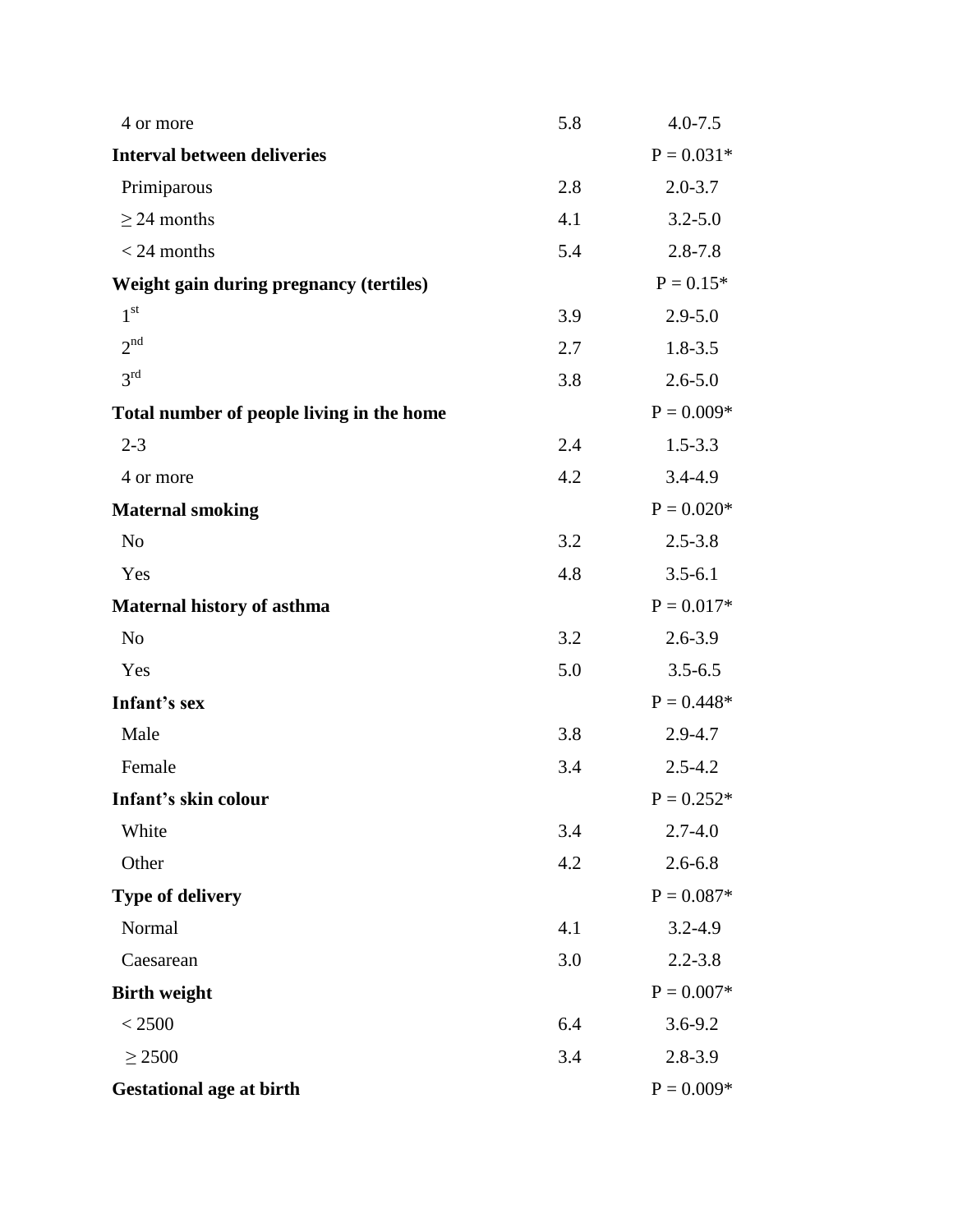| $<$ 37 weeks                                          | 5.6 | $3.5 - 7.7$  |
|-------------------------------------------------------|-----|--------------|
| $\geq$ 37 weeks                                       | 3.3 | $2.7 - 3.8$  |
| <b>Small for gestational age</b>                      |     | $P = 0.054*$ |
| N <sub>o</sub>                                        | 3.4 | $2.8 - 4.0$  |
| Yes                                                   | 5.2 | $3.3 - 7.6$  |
| Weight-for-age Z-score at 3 months of age < - 2.0     |     | $P = 0.001*$ |
| N <sub>0</sub>                                        | 3.2 | $2.6 - 3.7$  |
| Yes                                                   | 6.7 | $4.0 - 9.3$  |
| Length-for-age Z-score at 3 months of age < -2.0      |     | $P < 0.001*$ |
| N <sub>o</sub>                                        | 3.2 | $2.5 - 3.7$  |
| Yes                                                   | 8.5 | $5.2 - 11.8$ |
| Weight-for-length Z-score at 3 months of age $<$ -2.0 |     | $P = 0.002*$ |
| N <sub>o</sub>                                        | 3.4 | $3.8 - 11.7$ |
| Yes                                                   | 7.7 | $2.7 - 3.9$  |
| <b>Duration of breastfeeding</b>                      |     | $P = 0.001*$ |
| $\leq$ 3 months of age                                | 5.1 | $3.9 - 6.4$  |
| $>$ 3 months of age                                   | 2.8 | $2.2 - 3.6$  |
| Bed-sharing at 3 months of age                        |     | $P = 0.003*$ |
| N <sub>o</sub>                                        | 2.8 | $2.1 - 3.5$  |
| Yes                                                   | 4.6 | $3.6 - 5.6$  |
|                                                       |     |              |

\* Chi-square test

\*\* Chi-square test for trend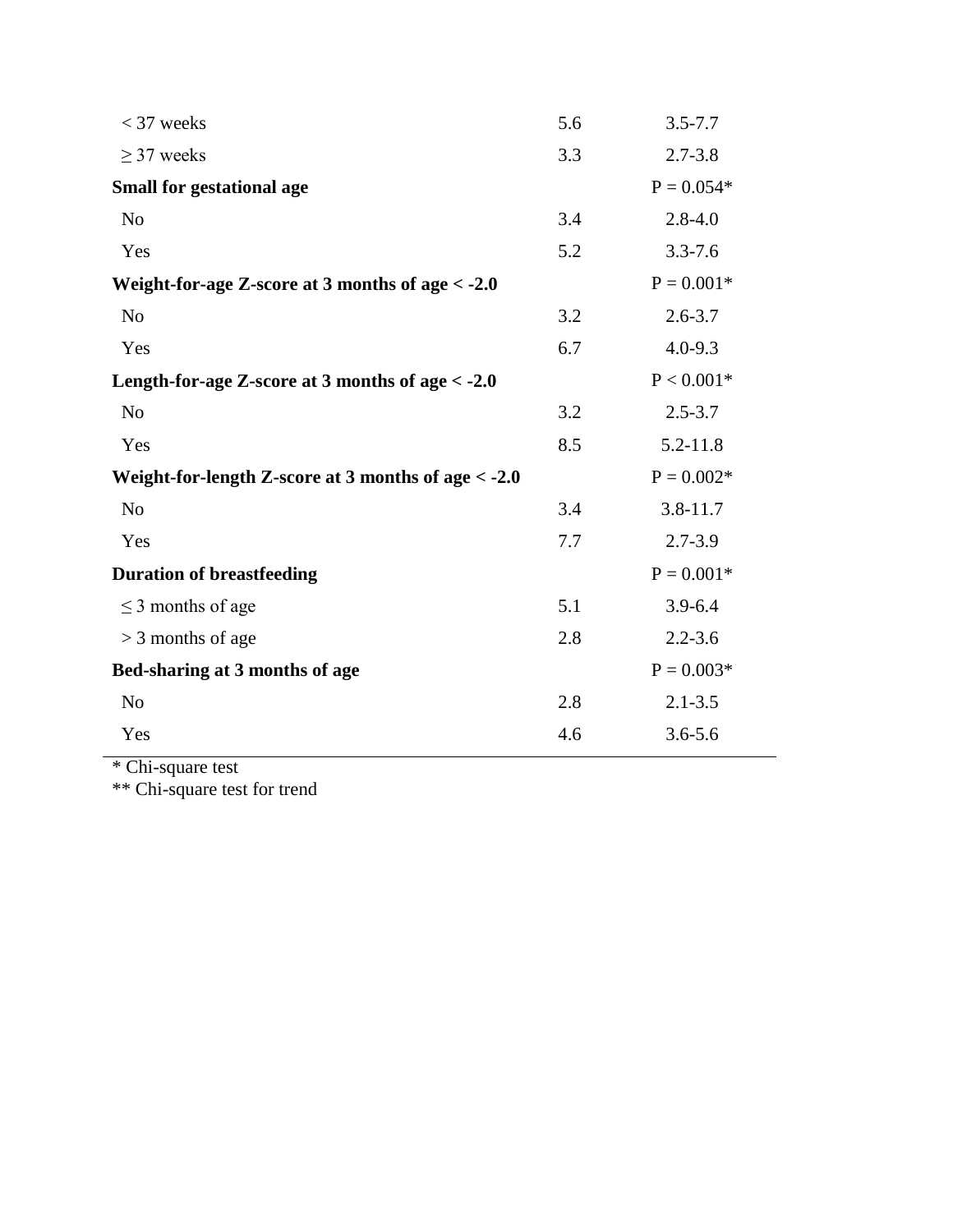|                                         | <b>Hospitalisation due to</b> |               |  |
|-----------------------------------------|-------------------------------|---------------|--|
| <b>Variables</b>                        | diarrhoea                     |               |  |
|                                         | %                             | 95% CI        |  |
| Mother's skin colour                    |                               | $P = 0.45*$   |  |
| White                                   | 0.8                           | $0.5 - 1.2$   |  |
| Other                                   | 1.1                           | $0.4 - 1.7$   |  |
| Mother's age                            |                               | $P = 0.78*$   |  |
| $<$ 20 years                            | 1.0                           | $0.2 - 1.7$   |  |
| $\geq$ 20 years                         | 0.9                           | $0.5 - 1.2$   |  |
| <b>Family income (tertiles)</b>         |                               | $P = 0.002*$  |  |
| $1st$ (Poor)                            | 1.6                           | $0.9 - 2.3$   |  |
| 2 <sup>nd</sup>                         | 0.8                           | $0.2 - 1.2$   |  |
| 3 <sup>rd</sup>                         | 0.3                           | $0.0 - 0.6$   |  |
| <b>Mother living with partner</b>       |                               | $P = 0.77*$   |  |
| N <sub>o</sub>                          | 1.0                           | $0.2 - 1.8$   |  |
| Yes                                     | 0.9                           | $0.5 - 1.2$   |  |
| <b>Maternal schooling level (years)</b> |                               | $P < 0.001**$ |  |
| $0 - 4$                                 | 1.9                           | $0.7 - 3.0$   |  |
| $5 - 8$                                 | 1.2                           | $0.6 - 1.8$   |  |
| 9 or more                               | 0.2                           | $0.0 - 0.3$   |  |
| Paternal schooling level (years)        |                               | $P < 0.001**$ |  |
| $0 - 4$                                 | 2.1                           | $0.8 - 3.3$   |  |
| $5 - 8$                                 | 1.0                           | $0.4 - 1.7$   |  |
| 9 or more                               | 0.3                           | $0.0 - 0.6$   |  |
| <b>Parity</b>                           |                               | $P = 0.62*$   |  |
| $\mathbf{1}$                            | 0.9                           | $0.4 - 1.3$   |  |
| $2 - 3$                                 | 0.7                           | $0.3 - 1.2$   |  |

**Supplemental Table 3.** Incidence of hospitalisation due to diarrhoea between 3 and 12 months of age according to family, maternal and child characteristics  $(n = 3906)$ .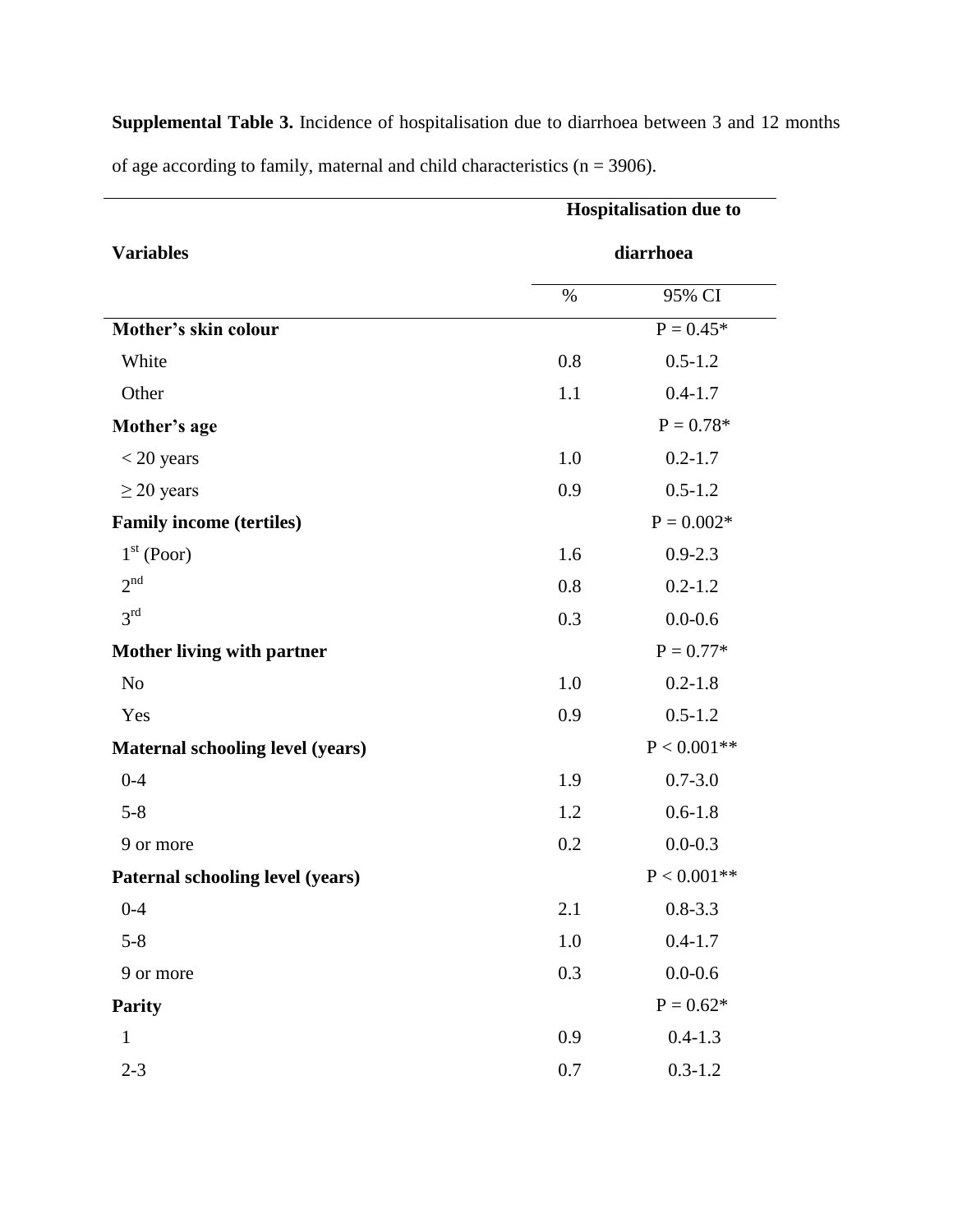| 4 or more                                 | 1.2 | $0.3 - 1.9$  |
|-------------------------------------------|-----|--------------|
| <b>Interval between deliveries</b>        |     | $P = 0.002*$ |
| Primiparous                               | 0.9 | $0.5 - 1.5$  |
| $\geq$ 24 months                          | 0.6 | $0.2 - 0.9$  |
| $<$ 24 months                             | 2.5 | $0.7 - 4.2$  |
| Weight gain during pregnancy (tertiles)   |     | $P = 0.53*$  |
| 1 <sup>st</sup>                           | 0.7 | $0.2 - 1.1$  |
| 2 <sup>nd</sup>                           | 1.1 | $0.5 - 1.7$  |
| 3 <sup>rd</sup>                           | 0.9 | $3.2 - 1.5$  |
| Total number of people living in the home |     | $P = 0.14*$  |
| $2 - 3$                                   | 1.2 | $0.6 - 1.8$  |
| 4 or more                                 | 0.7 | $0.4 - 1.1$  |
| <b>Maternal smoking</b>                   |     | $P = 0.13*$  |
| N <sub>o</sub>                            | 0.8 | $0.4 - 1.1$  |
| Yes                                       | 1.3 | $0.6 - 1.9$  |
| Maternal history of asthma                |     | $P = 0.64*$  |
| N <sub>o</sub>                            | 0.8 | $0.5 - 1.1$  |
| Yes                                       | 1.0 | $0.3 - 1.7$  |
| Infant's sex                              |     | $P = 0.904*$ |
| Male                                      | 0.9 | $0.4 - 0.13$ |
| Female                                    | 0.9 | $0.4 - 12.9$ |
| Infant's skin colour                      |     | $P = 0.058*$ |
| White                                     | 0.7 | $0.4 - 1.0$  |
| Other                                     | 1.4 | $0.6 - 2.1$  |
| <b>Type of delivery</b>                   |     | $P = 0.439*$ |
| Normal                                    | 0.9 | $0.5 - 1.4$  |
| Caesarean                                 | 0.8 | $0.3 - 1.2$  |
| <b>Birth weight</b>                       |     | $P = 0.128*$ |
| < 2500                                    | 1.7 | $0.2 - 3.1$  |
| $\geq$ 2500                               | 0.8 | $0.5 - 1.1$  |
| <b>Gestational age at birth</b>           |     | $P = 0.707*$ |